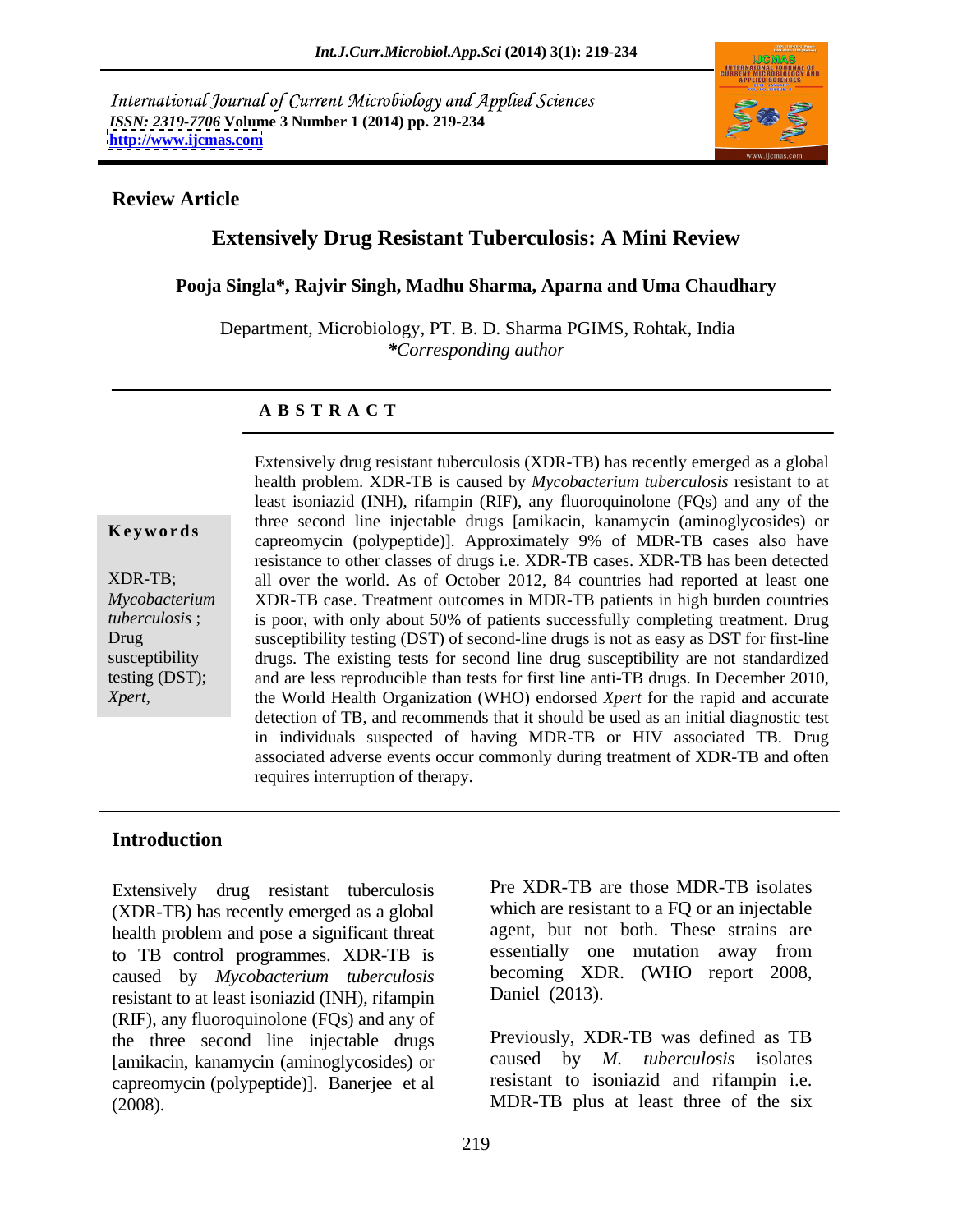main classes of second-line drugs during years 2000-2004 involving 14 (aminoglycosides, polypeptides,

The old definition was given by Centre for the  $36<sup>th</sup>$  world conference on lung health in reported a total of 49 cases (3% of MDRproposed in view of the results that among second line drugs, drug-susceptibility drug-susceptibility testing to other secondline drugs is less reliable and resistance to these drugs (FQs and second-line injectable drugs) has been associated with poor treatment outcomes.(Shah, 2005;

In 2011, WHO estimated 12 million cases vears, 5.7% cases of MDR-TB were of previously treated cases in the world MDR tuberculosis are reported in India,

i.e. XDR-TB cases. XDR-TB has been completely/Totally drug-resistant Data from a global survey conducted

fluoroquinolones, thioamides, cycloserine, (SRLs) from 80 countries worldwide and para-aminosalicyclic acid). shows that among 17690 isolates, 3520 Disease Control and Prevention (CDC), in TB. Shah NS (2007). According to new collaboration with the World Health definition, in the United States, U.S. Organization (WHO) in October 2005 at National TB Surveillance System (NTSS) Paris, France and later published in 2006. TB cases) during years 1993-2006. Of However, the old definition was revised in these, 17 (35%) were reported during October 2006, and current definition was 2000-2006. Morb Mortal Weekly Rep testing to fluoroquinolones and second-year. WHO report (2008). The proportion line injectable drugs (i.e., amikacin, of XDR-TB among MDR-TB isolates kanamycin or capreomycin) yields varied among nations and the highest reproducible and reliable results, whereas cases have been reported from South Supranational reference laboratories (19.9%) were MDR-TB isolates, out of which 347 (9.9%) met criteria for XDRreported a total of 49 cases (3% of MDR- (2007). Around 40000 cases of XDR-TB are estimated to emerge globally each Africa, former Soviet Union, Korea and Japan. Banerjee et al (2008).

Morb Mortal Weekly Rep (2006). South Korea (15%). Morb Mortal Wkly **Global epidemiology** TB in India is not known. In Kashmir of tuberculosis worldwide, of which about identified, among which eight (15.3%) 630000 (roughly 5%) were MDR were diagnosed as XDR-TB. Datta BS tuberculosis and in 2012 WHO global (2010). A total of 598 isolates of XDR-TB tuberculosis report estimates that about have been reported in the previous studies 3.7% of new tuberculosis cases and 20% have MDR-TB. The highest caseloads of Pradesh, West Bengal, Gujarat, Tamil China, Russia, and South Africa, accounting for more than 60% of cases tuberculosis that has become resistant to worldwide. Zignol (2012). **all the drugs used against the disease has** Approximately 9% of MDR-TB cases also emerged recently. This discovery makes have resistance to other classes of drugs India the third country in which a detected all over the world. As of October (resistant to all first and second line drugs) 2012, 84 countries had reported at least form of the disease has emerged, one XDR-TB case. WHO report (2012). following cases documented in Italy in India's rate is relatively high, lower than only Eastern Europe and Russia (14%) and Rep (2006). The exact prevalence of XDR valley of India, during a period of four years, 5.7% cases of MDR-TB were published since 2006 from the states of Kashmir, Delhi, Maharashtra, Uttar Nadu and Kerala. Michael JS (2012). In Mumbai, patients infected with tuberculosis that has become resistant to completely/Totally drug-resistant 2007 and Iran in 2009. Udwadia (2012).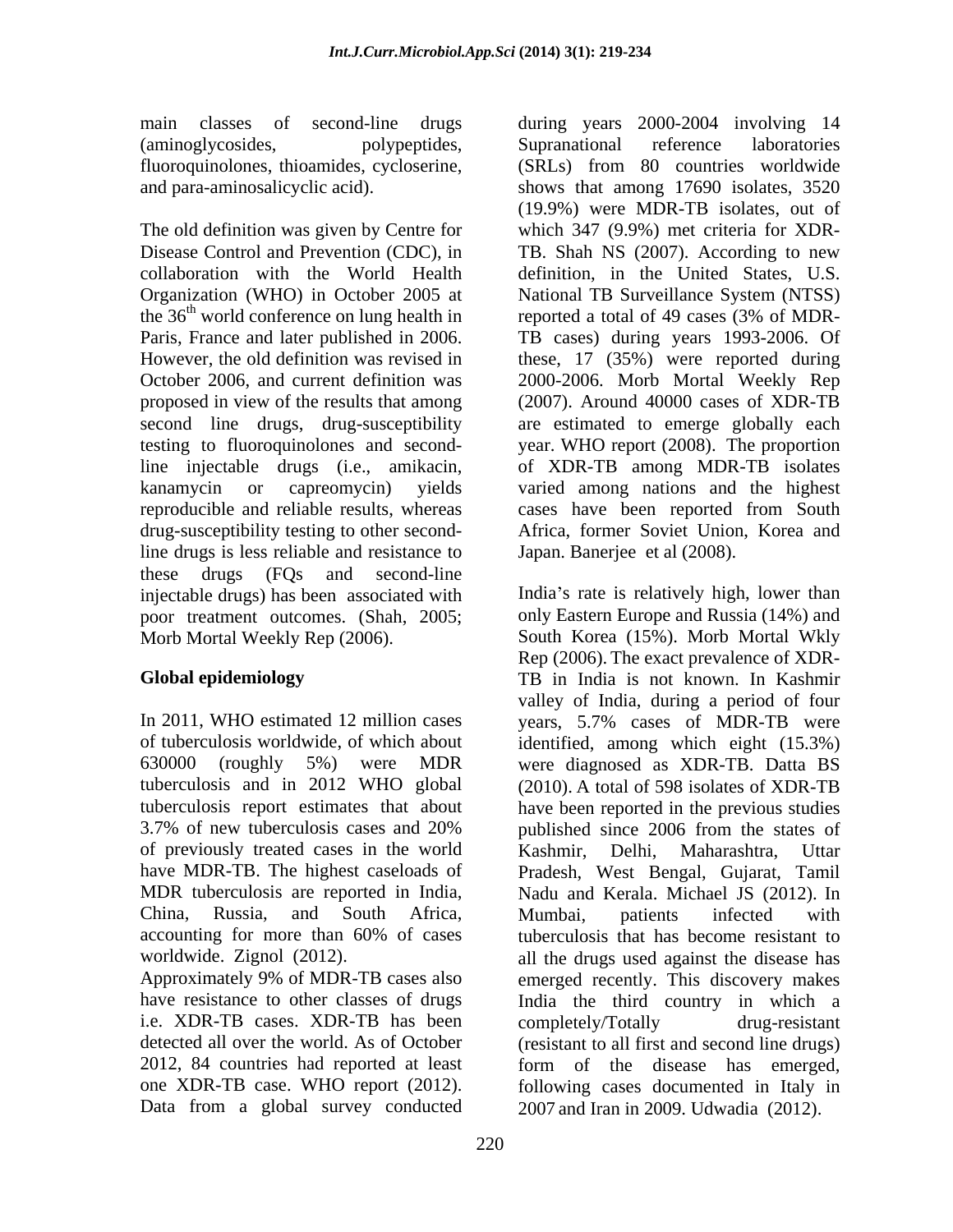*tuberculosis* infection or reactivation of respiratory masks, improved natural

Multiple factors are responsible for of drug resistant strains. A survey from emergence of XDR-TB. Men made factors South Africa shows that if all these are prescription of inappropriate drug interventions are implemented then it regimens, addition of a single drug to a failing regimen, supply of poor quality of drugs, poor patient adherence or interruptions of therapy in between, lack Treatment of MDR-TB requires use of of cheap, rapid and accessible diagnostic second line drugs which are costly, less methods to rapidly diagnose drug resistant potent, have frequent side effects, need to tuberculosis as early as possible, poor be given for long duration (18-24 months) implementation of the directly observed as compared to conventional TB regimens. treatment short-course programme. A This results in noncompliance and loss of study from Mumbai, India showed that follow-up of patients. Treatment outcomes only 5 of 106 private practitioners could in MDR-TB patients in high burden prescribe a correct prescription for a countries is poor, with only about 50% of hypothetical patient with MDR patients successfully completing treatment tuberculosis (Udwadia, 2010). All these (Shean, 2008). Association between prior factors lead to acquired drug resistant treatment with anti-TB drugs and tuberculosis and contacts of these resistant development of drug resistance has been cases then develop primary drug resistant shown in a study from South Korea in tuberculosis (Vareldzis, 1994; Weyer, which 65% of MDR-TB cases gave the 2012. Social factors such as living and history of prior treatment and out of which working in crowded conditions put the 16% were XDR-TB cases, while among person at higher risk of acquiring drug patients who had received a new resistant TB. International travel has diagnosis, 10% were MDR TB, and none further facilitated the spread of drug was XDR TB case. Jeon (2008). Other resistant tuberculosis (Barry, 2012). studies have also identified prior treatment

Like other forms of TB, XDR-TB also authorities estimate that one patient with active TB can infect up to 15 others and

The widespread emergence of XDR thus resistant TB spreads. Health care tuberculosis could lead to virtually associated outbreaks have also been untreatable tuberculosis. Epidemic of reported in both poor and wealthy nations XDR-TB have been fueled by HIV which are responsible for rise in XDR-TB coinfection. HIV patients because of their cases, typically among HIV infected compromised immune systems are at patients. Edlin (1992), Narvskaya (2002). increased risk for developing active Therefore, a combination of infection tuberculosis caused by either a new *M.*  control strategies such as use of latent TB and therefore could contribute ventilation, reduced hospitalization with significantly to the spread of MDR/XDR the provision of outpatient therapy, TB (WHO report (2006)). hospital based HIV testing with ARV **Causes and spread of XDR-TB** drug susceptibility testing should be respiratory masks, improved natural therapy, isolation of TB patients and rapid implemented in hospitals to control spread would prevent 48% of future XDR-TB cases (Basu, 2007).

spreads through airborne route. Health N (2009), Espinal MA (2001), Zhao Y countries is poor, with only about 50% of treatment with anti-TB drugs and which 65% of MDR-TB cases gave the history of prior treatment and out of which diagnosis, 10% were MDR TB, and none for tuberculosis as a risk factor for development of drug resistance. Lomtadze (2012).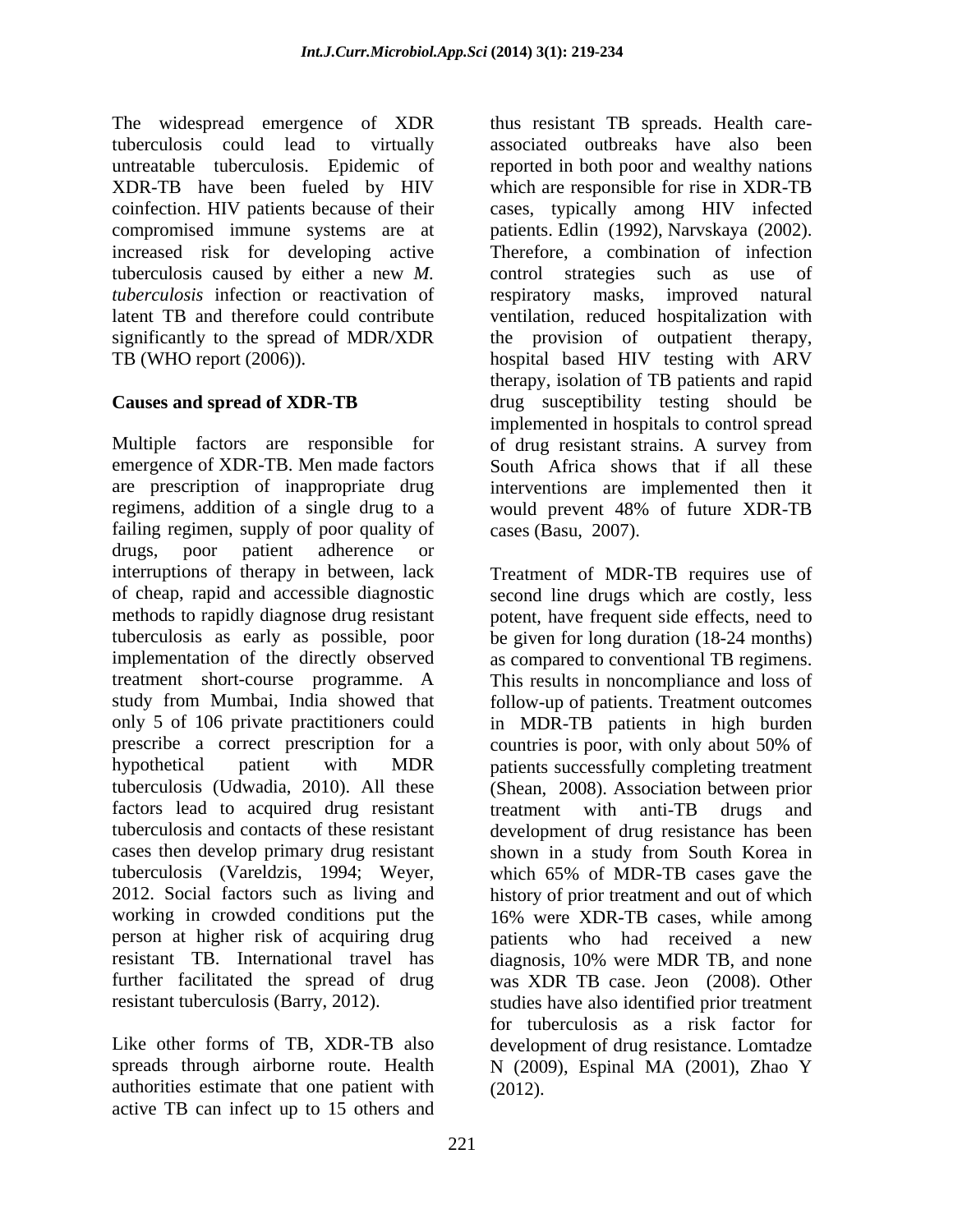chromosomal mutations at a frequency of for rifampicin resistance is  $10^{-8}$ , that for kanamycin and para aminosalicylic acid is These mutations are unlinked, therefore, if three drugs are used simultaneously, the probability of developing drug resistance<br>has not all the  $10^{-18}$  to  $10^{-20}$  This high Somoskovi (2001). becomes  $10^{-18}$  to  $10^{-20}$ . This high Somoskovi (2001). probability is virtually non-existent, so, it<br>is educable to use three or more drugs in Injectable drugs such as kanamycin, is advisable to use three or more drugs in combination for treatment. Unlike other bacteria, mobile genetic elements such as plasmids and transposons do not mediate drug resistance in *M. tuberculosis*. Zhang (2009). Clinical complications such as empyema, pulmonary cavities, solid<br>exercise streptomycin in about 50% and 20% of caseous material, where penetration of antibiotics is difficult and pH is sufficiently low to inhibit the activity of most antibiotics permits the emergence of<br>hasterial neglectors of Finken (1993). Approximately 70-80% of bacterial resistance. Elliott (1995), Iseman<br>the amikacin resistant and 60% of the<br> $(1993)$ . Approximately 70-80% of the Genetic mechanisms of drug resistance<br>
Worker as seritiving agent as it kills<br>
denote existing the probability and the methodology in Marriotonic the probability of the probability<br>
denote the synthesis. The probability o

activity against *M. tuberculosis*, therefore, it has become a critical component of the and inhA have been found to cause the encoding a putative rRNA isoniazid resistance. The primary target of INH inhibition is InhA enzyme (enoyl acyl carrier protein reductase) which is<br>investigated in the entire of fotographs in the correction of the entire in the correction of the correction of the correction of the correction of the correction of the correction involved in elongation of fatty acids in

**Genetic mechanisms of drug resistance** Vilcheze (2000). Rifampin is considered Genetic resistance in *M. tuberculosis* is persistent tubercle bacilli throughout the caused by random spontaneous duration of therapy. Resistance to rifampin  $10^{-6}$  to  $10^{-8}$  replications. The probability single point mutations in the rpoB gene, <sup>-8</sup> replications. The probability single point mutations in the rpoB gene,  $e^{-8}$ , that for which encodes the  $\beta$ -subunit of RNA isoniazid, ethambutol, streptomycin, polymerase. However, a small percentage of 10<sup>-6</sup>, and that for ethionamide, cycloserine contain any mutations in the rpoB gene, and capreomycin is 10<sup>-3</sup>. Rastogi (1993). Suggesting alternative resistance  $-3$   $\mathbf{P}_{\text{outer}}$  (1002) suggesting alternative resistance  $\frac{-20}{\pi}$   $\frac{\pi}{100}$   $\frac{1}{\pi}$   $\frac{50 \text{m} \times 100 \text{m}}{2001}$ . . This high  $501108K0VI$  (2001). to be a sterilizing agent as it kills in *M. tuberculosis* occur most commonly as rifampin-resistant isolates (<5%) do not contain any mutations in the rpoB gene, suggesting alternative resistance mechanisms, potentially including altered rifampin permeability or mutations in other RNA polymerase subunits. Pang (2013),

(1991), Gillespie (2002).<br>  $\begin{array}{ccc}\n\text{Use an maximum resistor} & \text{first and 00% of the  
\nkanamycin} & \text{resistant} & M. *tube truberculosis*\n  
\n**Isoniazid has a significant bactericidal**\n  
\n**11.1**\n**11.2**\n**12.3**\n**13.4**\n**14.5**\n**15.6**\n**16.7**\n**17.6**\n**18.7**\n**19.7**\n**11.8**$ first line antituberculous regimens. Polypepude antionolic and resistance to Mutations in two chromosomal loci, katG and the unit due is caused by indication in type Somoskovi (2001). Injectable drugs such as kanamycin, amikacin, and capreomycin are the key SLDs for the treatment of MDR-TB. Streptomycin (SM) acts on the 30S subunit of the ribosome at the ribosomal protein S12 and the 16S rRNA. Mutations in rpsL and rrs gene results in resistance to streptomycin in about 50% and 20% of SM- resistant strains respectively. rpsL gene encodes for S12 protein and rrs gene encodes for 16S rRNA. Cooksey (1996), Finken (1993). Approximately 70-80% of the amikacin resistant and 60% of the kanamycin resistant *M. tuberculosis* strains results from mutations in rrs gene which encodes for16S rRNA. Georghiou (2012). Capreomycin is a macrocyclic polypeptide antibiotic and resistance to this drug is caused by mutation in tlyA gene encoding a putative rRNA methyltransferase. Maus (2005).

> Fluoroquinolone antibiotics (Ofloxacin, ciprofloxacin, and levofloxacin) are among the most potent second-line drugs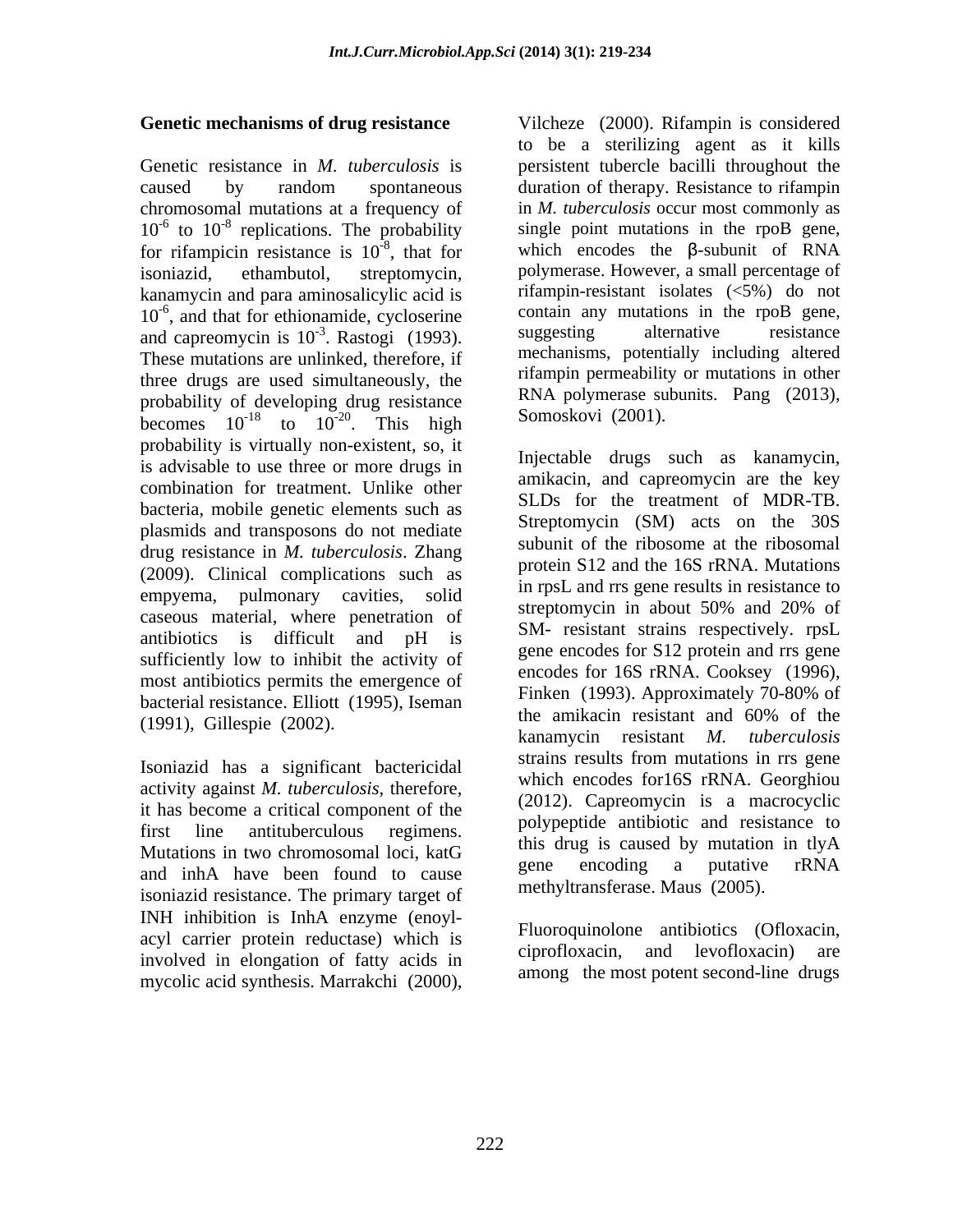| <b>Anti-TB</b> drugs                                                                                  | <b>Genes involved in resistance</b>                                                  | <b>Mechanism of action</b>                   |
|-------------------------------------------------------------------------------------------------------|--------------------------------------------------------------------------------------|----------------------------------------------|
| <b>First line drugs</b>                                                                               |                                                                                      |                                              |
| Isoniazid                                                                                             | KatG-catalase-peroxidase,<br>inhA-enoyl ACP reductase<br>ahpC, oxyR, kasA, furA, ndh | Inhibition of mycolic acid  <br>biosynthesis |
| Rifampicin                                                                                            | rpoB- $\beta$ subunit of RNA<br>polymerase                                           | Inhibition of RNA<br>synthesis               |
| Ethambutol                                                                                            | embB-arabinosyl transferase                                                          | Inhibition of<br>arabinogalactan synthesis   |
| Pyrazinamide                                                                                          | pncA-<br>nicotinamidase/pyrazinamidase                                               | Depletion of membrane<br>energy              |
| <b>Second line drugs</b><br>Fluoroquinolones                                                          | gyrA, gyrB-DNA gyrase<br>subunit A and B                                             | Inhibition of DNA gyrase                     |
| Injectables: kanamycin and<br>amikacin<br>Capreomycin<br>Streptomycin                                 | rrs-16S rRNA<br>rrs,<br>tlyA-2'O-methyltransferase<br>rrs, rpsl, gidB                | Inhibition of protein<br>synthesis           |
| Cycloserine                                                                                           | alrA, ddl                                                                            |                                              |
| Ethionamide                                                                                           | etaA/ethA-Flavin<br>monooxygenase<br>inhA                                            | Inhibition of mycolic acid<br>synthesis      |
| Para-aminosalicylic acid                                                                              | Unknown                                                                              |                                              |
| Third line drugs<br>Amoxicillin-clavulanate<br>Imipenem<br>Clarithromycin<br>Linezolid<br>Clofazimine |                                                                                      |                                              |
| <b>Agents in clinical</b>                                                                             |                                                                                      |                                              |
| development:                                                                                          |                                                                                      |                                              |
| TMC207(diarylquinolone)                                                                               |                                                                                      |                                              |
| OPC67683(nitroimidazole)                                                                              |                                                                                      |                                              |
| PA824(nitroimidazole)                                                                                 |                                                                                      |                                              |
| LL3858(pyrrole)<br>SQ109(diamine)                                                                     |                                                                                      |                                              |

**Table.1** Classes of anti-TB drugs and genes mutated in drug resistance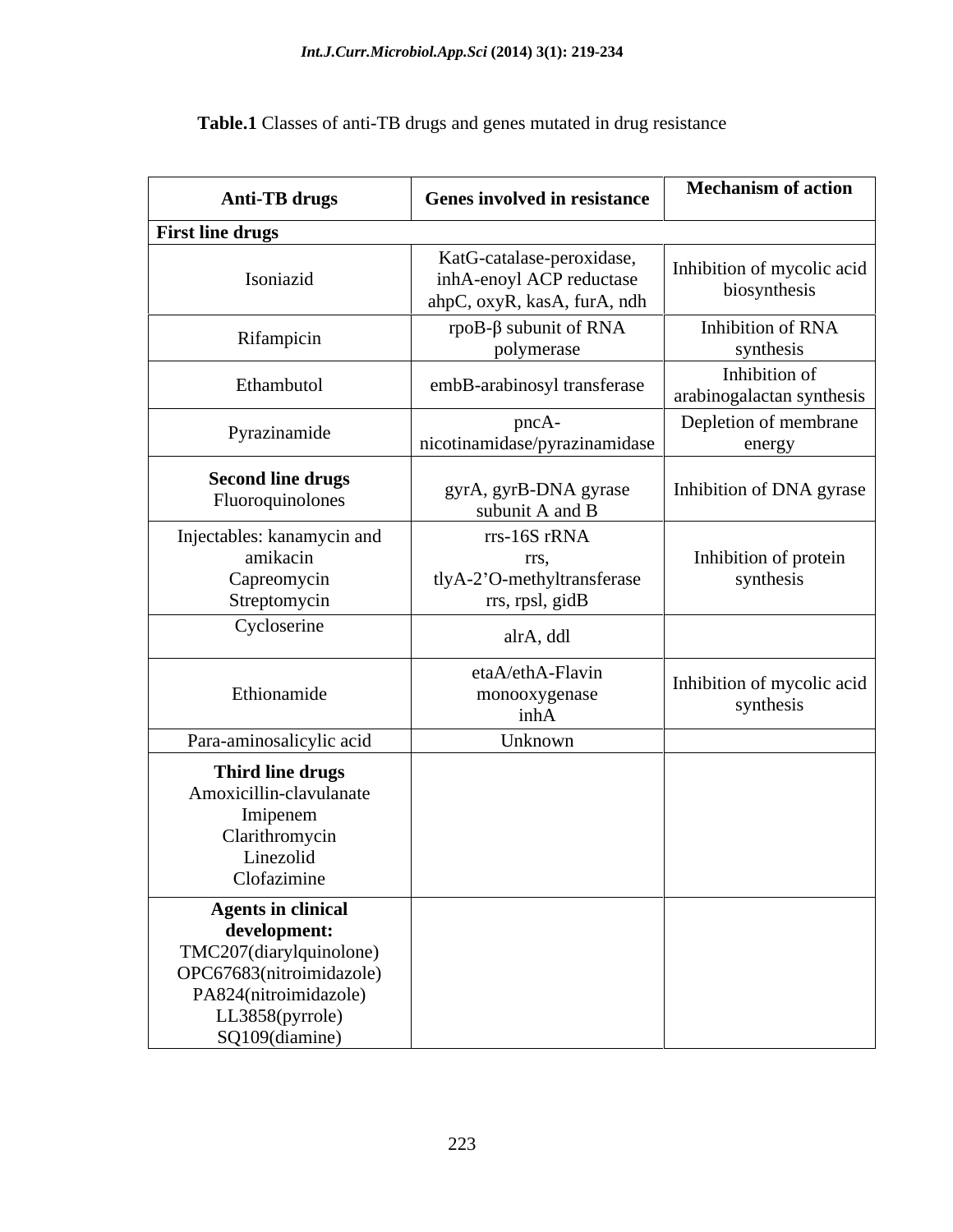used for treatment of MDR-TB. However, The TB Supranational Reference by excess use of these drugs in the treatment of lower respiratory tract the burden of selective pressure and compromising their efficacy in the treatment of TB. Ginsburg (2003), Malik *tuberculosis* occurs due to acquisition of laboratories on six continents. WHO point mutations in the quinolone resistance determining region (QRDR) of the gyrA National Institute for Tuberculosis gene of DNA gyrase. Mutations in this Devasia (2012), PitaksajjakulP (2005), Duong (2009), Aubry (2006).

tests for first line anti-TB drugs. There is limited quality control of SLD testing, critical concentrations for second line drugs are not clear cut and there have been no commercially available test kits for second-line drugs, making these tests more in *M. tuberculosis* strains relies heavily error-prone due to procedural inaccuracies. upon mycobacterial culture and drug Richter (2009), Fattorini (2008), Laszlo susceptibility testing in liquid or solid(2002).

FQ resistant *M. tuberculosis* strains results Laboratory Network (SRLN) was created from injudicious use of this class of drugs in 1994 in order to support the WHOeither in the management of MDR-TB or IUATLD Global Project on TB drug infections, urinary tract infections, (NRLs) and participates in quality culture gastrointestinal as well as other types of and drug susceptibility testing, proficiency community acquired infections, increasing testing, provide external quality assurance (2012). High level FQ resistance in *M.*  2009, the SRLN was expanded to 29 region account for 42–100% of FQ Supranational Reference Centre resistance in *M. tuberculosis.* Mutations in (designated by WHO) and it participates in *gyrB* have been less commonly found in international external quality assessment *M. tuberculosis, however,* many studies for microscopy, culture and DST and have recently reported clinical isolates monitors the quality of laboratories in the resistant to FQs with *gyrB* mutations. country on behalf of RNTCP. Michael The TB Supranational Reference resistance surveillance. SRLs collaborate with national reference laboratories during drug resistance surveys and provide training on culture and DST in relevant countries as needed. Between 1994 and laboratories on six continents. WHO report (2010), MMWR (2006). In India, National Institute for Tuberculosis Research (NITR) in Chennai is RNTCP's Supranational Reference Centre (2012), Laszlo (2002).

**Second line drug susceptibility testing** where lack of necessary equipments and The accurate estimation of XDR-TB drug resistance in *M. tuberculosis* make it burden requires laboratory based diagnosis difficult to estimate true burden of XDR that relies on first and second line drug TB. In these countries even drug susceptibility testing. However, DST of susceptibility testing (DST) for first line second-line drugs is not as easy as DST drugs are not performed routinely because for first-line drugs. The existing tests for of limited resources. Hence, many cases second line drug susceptibility are not remain undetected. Anthony SF (2008). It standardized and are less reproducible than has been estimated that in many countries, although efforts to expand proficiency WHO, only 7% of the estimated global testing of laboratories are underway. The burden of MDR-TB patients are being TB is mainly a disease of poor countries laboratory facilities to accurately diagnose only 3% of new TB cases have access to DST. Young DB (2008). According to detected. WHO report (2013).

Conventional diagnosis of drug-resistance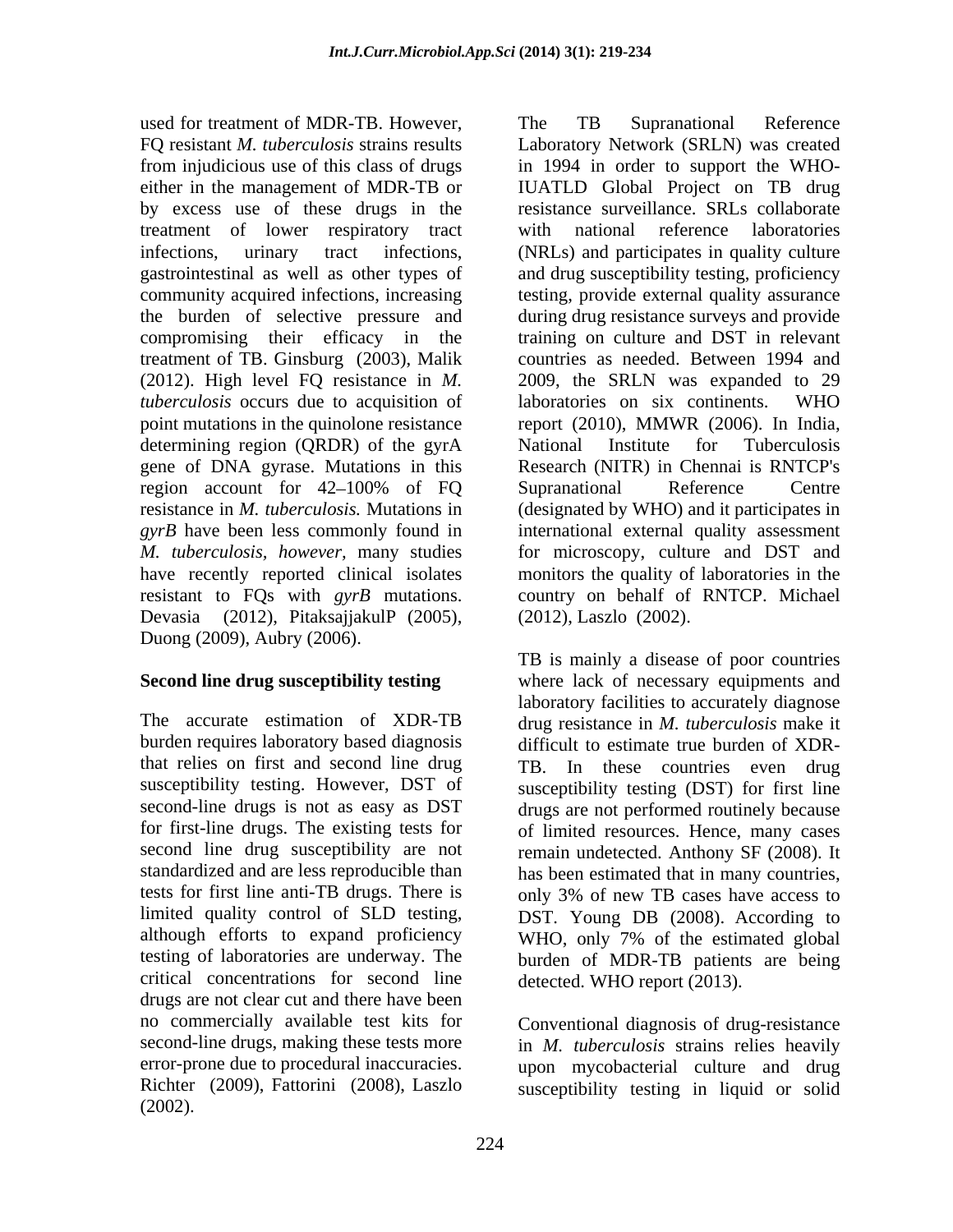media by which results are only obtained determination of genetic mutations after weeks to months of incubation. The results are available too late to the fluoroquinolone, aminoglycosides continue to undergo treatment with drugs (capreomycin), ethambutol, and to which they are resistant, remain streptomycin. The assay format is similar HIV often die before they are even detection of mutations conferring diagnosed. Shah (2011), Georghiou rifampicin and isoniazid resistance, (2012). Ninty six well microtitre plate around time (14 days) compared with method for the susceptibility testing of second line drugs. Wengenack (2010), Hall (2011). MGIT 960 (Becton Dickinson *tuberculosis.* reliable and rapid results in the detection responsible for FQ resistance and and recovery of mycobacterium from clinical specimens and also the drug susceptibility testing (DST) for the first resistance to aminoglycosides and

employed to reduce result time. The most common molecular strategies which are amplification of the *M. tuberculosis* 16S beacons. Campbell PJ (2011), Pholwat Piatek (1998). Molecular line probe assay (LPA) technology for rapid detection of multi-drug resistant tuberculosis (MDR- TB) was endorsed by the World Health semi-quantitative, nested real-time PCR Organization (WHO) in 2008. In 2009, *in-vitro* diagnostic test for the detection of Hain Lifescience introduced a new LPA, Mycobacterium tuberculosis and the Genotype MTBDR*sl* test, for the rapid resistance to rifampicin (RIF). Results are

clinicians and therefore, the patients are (kanamycin, amikacin), cyclic peptides to which they are resistant, remain streptomycin. The assay format is similar contagious, and those with XDR-TB and to the Genotype MTBDR*plus* assay for the method is easy to set up and has faster turn testing and reporting results within 24 traditional agar proportion (21 days) Rapid microarray technique has been Diagnostic System, Sparks, MD) provides mutations in the *gyrA* and *gyrB* genes line drugs isoniazid, rifampicin, capreomycin. Because of the accurate, ethambutol, streptomycin, and unambiguous identification of a wide pyrazinamide. Many laboratories have also spectrum of relevant mutations, the validate DST of the second-line drugs by uncomplicated interpretation of the results, BACTEC MGIT 960 system (Kim, 2013;, and the high-throughput nature, reliability<br>derdes, 2006). and reproducibility, this method can easily<br>be implemented in any clinical laboratory<br>Molecular assays for rapid detection of t genotypic resistance to SLDs can be (2011), Zimenkov DV (2013). All used in various studies are DNA outside of the targeted loci, detection of sequencing, quantitative PCR by silent mutations that might not cause rRNA gene, line probe assays, microarray detect subpopulations with emerging technique, SNP analysis, molecular resistance in a mixed population of (2011), Cooksey (1997), Lin (2004), phenotypic testing is essential. Banerjee et determination of genetic mutations associated with resistance to fluoroquinolone, aminoglycosides (capreomycin), ethambutol, and detection of mutations conferring rifampicin and isoniazid resistance, endorsed by WHO in 2008, and allows for hours. Kiet (2010), Barnard (2012). described to detect the resistance to FQs and second-line injectable drugs in *M.*  This technique detects responsible for FQ resistance mutations in the *rrs* gene and the *eis* promoter locus that are associated with the resistance to aminoglycosides and and the high-throughput nature, reliability and reproducibility, this method can easily be implemented in any clinical laboratory that is familiar with PCR. Gryadunov D molecular assays have certain limitations such as failure to detect mutations located phenotypic drug resistance and failure to bacteria. Therefore, confirmation with al (2008), Lin (2004).

> The Xpert MTB/RIF is a cartridge-based, *Mycobacterium tuberculosis* and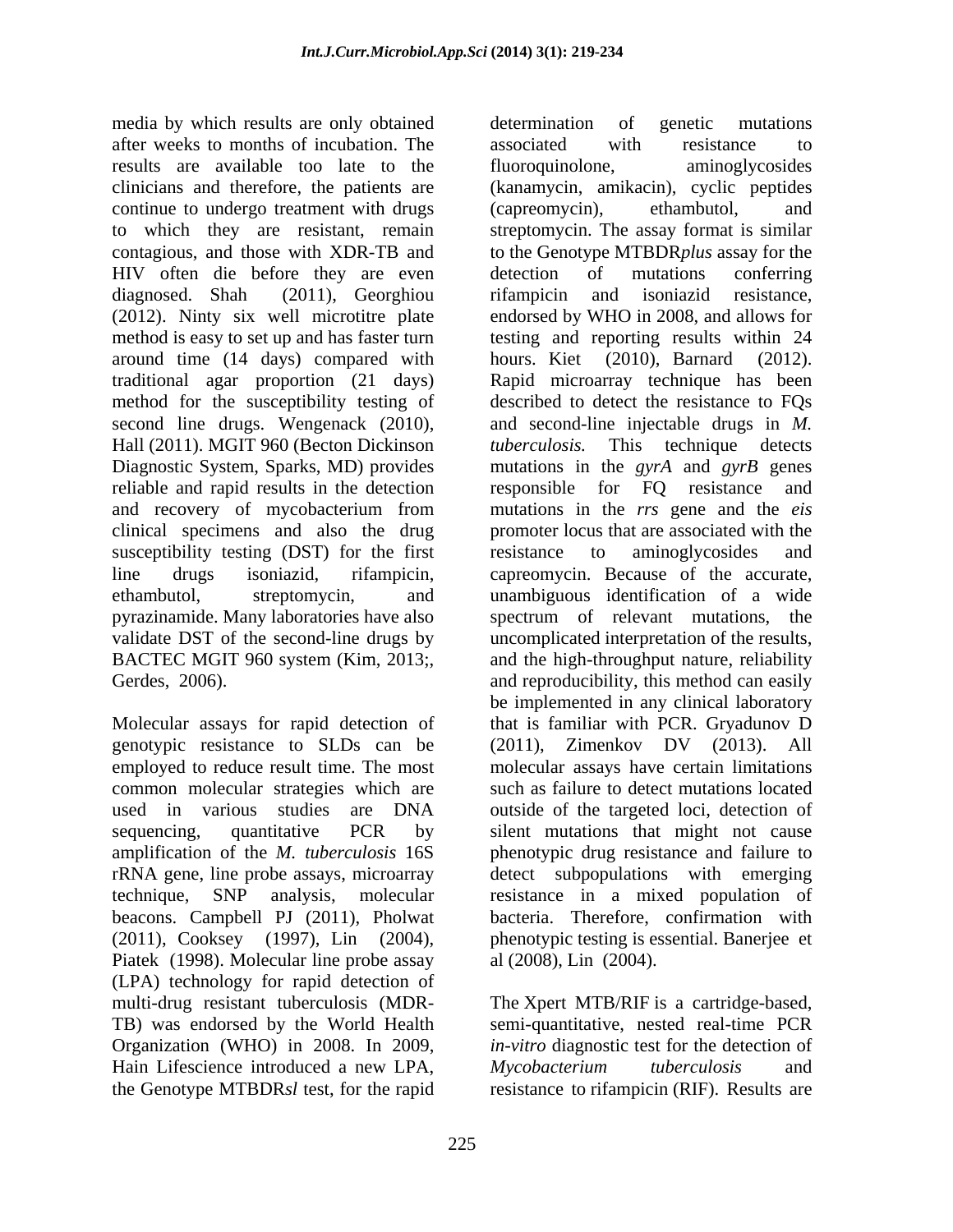available in two hours, therefore, infected **Treatment options and control of XDR** patients can quickly be placed in isolation TB and appropriate treatment started early. (WHO) endorsed *Xpert* for the rapid and Democratic Republic of Congo, India, the public sector in the 145 countries. Africa in which 98% of XDR-TB patients MTB/RIF test cartridges and over 200 Democratic Republic of Congo, Ethiopia,

anti-TB drug resistance by using currently available methods which provide rapid, line drug susceptibility results. Mizutani (2001), Manika (2008).

# **TB**

Boehme (2011). *Xpert* is more sensitive XDR-TB cases are very difficult to treat than sputum smear microscopy in because of resistance to two most potent detecting TB, and it has similar accuracy bactericidal antitubercular drugs (INH and as culture. Boehme (2010). In December rifampin), therefore, associated with a high 2010, the World Health Organization mortality rate. Yew (2011). It is estimated accurate detection of TB, and recommends within a month of diagnosis. **(**MDR-TB/ that it should be used as an initial XDR-TB 2013). A XDR-TB outbreak diagnostic test in individuals suspected of occurred in South Africa, in 2006, in having MDR-TB or HIV associated TB. which 52 out of 53 people who contracted WHO report (2011). Brazil, Cambodia, the the disease died within a median of 16 Kenya, Tanzania, Zimbabwe and South more problematic in settings of XDR-TB Africa have invested heavily in and HIV coinfection. Wells CD (2007), procurement of Xpert MTB/RIF. Gandhi NR (2010). Low CD4 count and <http://www.who.int/tb/laboratory/mtbrifrol> high degree of drug resistance was found lout/en/. In August 2012 the price of to be most important risk factors for cartridges was reduced to USD 9.98 for mortality in a district hospital of South Approximately 1.4 million Xpert with HIV coinfection died within one year GeneXpert instruments will be made count of 78 cells/mm<sup>3</sup>. Gandhi (2012). available from 2013 -2015 through the Treatment options for XDR-TB, because TBXpert Project to 21 countries including of the high grade of drug resistance are Bangladesh, Belarus, Cambodia, the severely limited. Second line drugs are not India, Indonesia, Kenya, Kyrgyzstan, associated adverse events occur commonly Malawi, Mozambique, Myanmar, Nepal, during treatment of XDR-TB and often Pakistan, Philippines, Moldova, requires interruption of therapy. Study Swaziland, Uganda, Tanzania, Uzbekistan from South Africa showed that adverse and Vietnam. Gilpin (2012). effects were experienced by 58% of the Thus, it is of vital importance that both patients required discontinuation of the public and private mycobacteriology offending drug. Shean K (2013). Thus, laboratories maintain the ability to detect treatment interruption due to any cause accurate and appropriate results of second (2002), Fujita (2008), Hallbauer (2011), that about 70% of XDR-TB patients die days. Salim S. The situation becomes Gandhi NR (2010). Low CD4 count and Africa in which 98% of XDR-TB patients of diagnosis of TB with a median CD4  $3$  Condhi (2012) well tolerated and have high toxicity. Drug XDR-TB patients who received second line drugs as therapy and 28% of the may potentially subvert successful outcome in patients with XDR-TB. Jager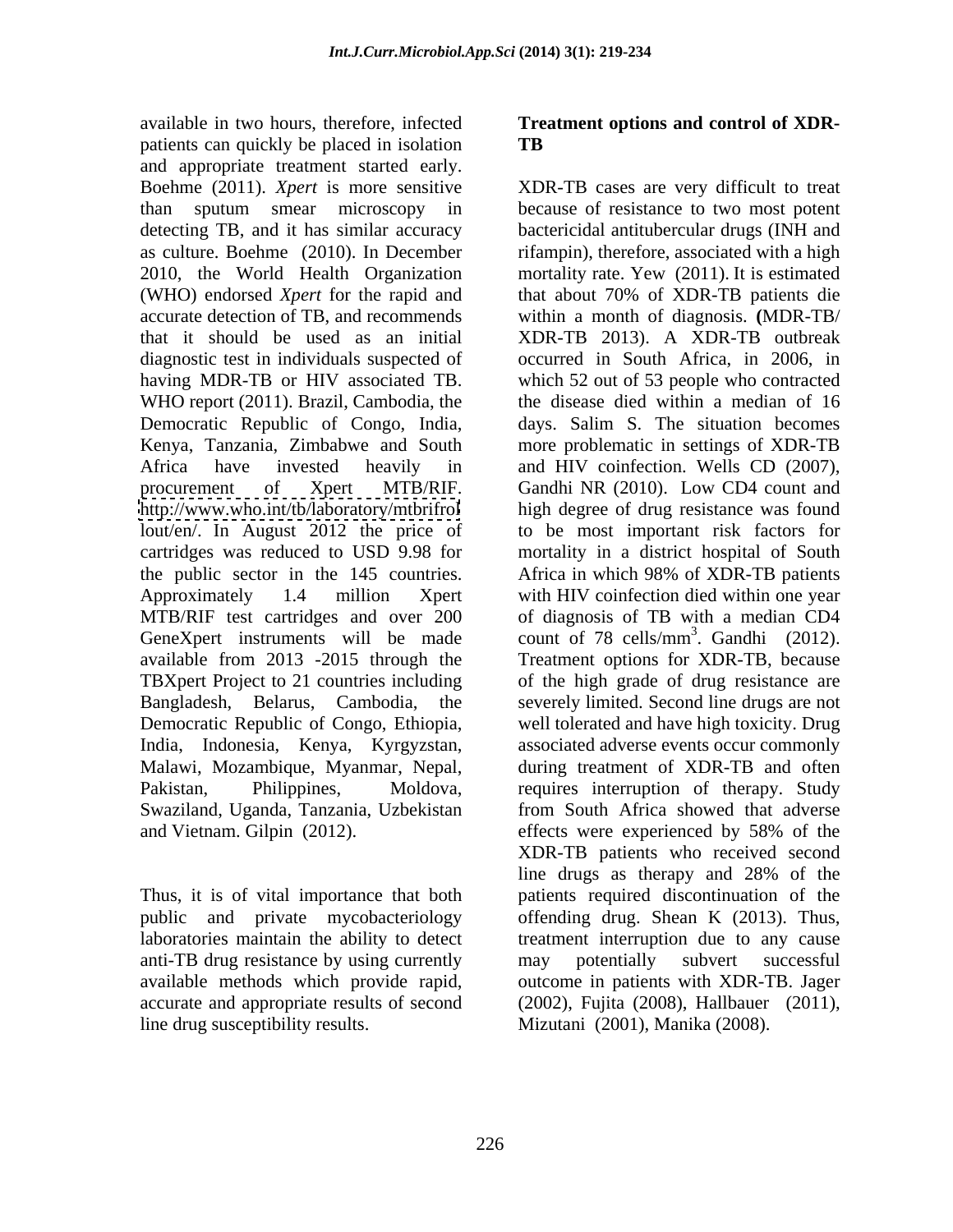| <b>Second line drugs</b>                                         | <b>Adverse effects</b>                                                                                                                                                           |  |
|------------------------------------------------------------------|----------------------------------------------------------------------------------------------------------------------------------------------------------------------------------|--|
| Injectables: kanamycin and amikacin,<br>Streptomycin, apreomycin | Ototoxicity, Nephrotoxicity                                                                                                                                                      |  |
| Cycloserine                                                      | Psychosis, Seizure, Depression, Gastrointestinal  <br>toxicity, Headache, insomnia, diziness                                                                                     |  |
| Ethionamide                                                      | Nausea, vomiting, dizziness, jaundice, allergic<br>reactions, hypothyroidism in children                                                                                         |  |
| Para-aminosalicylic acid                                         | Persistent nausea, vomiting and diarrhoea. Drug<br>induced hypothyroidism, Hepatitis                                                                                             |  |
| Fluoroquinolones                                                 | Tendonitis, Photosensitivity, seizures, QT<br>interval prolongation, Gastrointestinal and<br>central nervous system reactions, hepatitis, renal<br>dysfunction and hypoglycaemia |  |

**Table.2** Second line drugs and their adverse effects

Cross-resistance between anti-TB drugs shown to exert better activity and are treatment of XDR-TB difficult. Several previous investigations have demonstrated (2004), Rustomiee (2008), Zhang (2007). considered interchangeable for drug susceptibility testing. However, opposed to this, some other studies have shown generation fluoroquinolones and new and kanamycin. Kruuner (2003), Jughelr fluoroquinolones, ciprofloxacin has least activity against *M. tuberculosis*. Studies Improvements in diagnosis and laboratory have shown that addition of ciprofloxacin capacity are among the key elements for into a regimen resulted in a higher rate of control of XDR-TB. Treatment must be relapse, takes a longer time to sputum- started early with individualised regimens culture conversions and the emergence of based on results of drug susceptibility resistance is far more likely when testing. The effective implementation of ciprofloxacin is included in the regime. rapid diagnostic tests for TB and drug Moadebi (2007), Manika (2008). The resistance will increase the proportion of newer fluoroquinolones moxifloxacin, patients promptly placed on appropriate<br>levofloxacin and gatifloxacin have been therapy, and therefore will improve substantially management and control of experiences from the past few years TB disease globally. DOTS-Plus was showed that high cure rates of drug started by WHO for the treatment and resistant TB are achieved in settings where diagnosis of MDR-TB cases. Clinical DOTS-Plus has been established. Tupasi

also occur which further make the associated with a lower probability of cross-resistance between amikacin and Therefore, it is recommended to test for kanamycin, and these drugs were levofloxacin or moxifloxacin susceptibility discordant resistance between amikacin generation agents such as moxifloxacin is L(2009), Jnawali (2013). Among Somasundaram (2006). emergence of resistance. Nuermberger (2004), Rustomjee (2008), Zhang (2007). even if ciprofloxacin resistance has been reported. Cross-resistance between older generation fluoroquinolones and new unclear. Dong (1998), Zhao (1999),

> patients promptly placed on appropriate therapy, and therefore will improve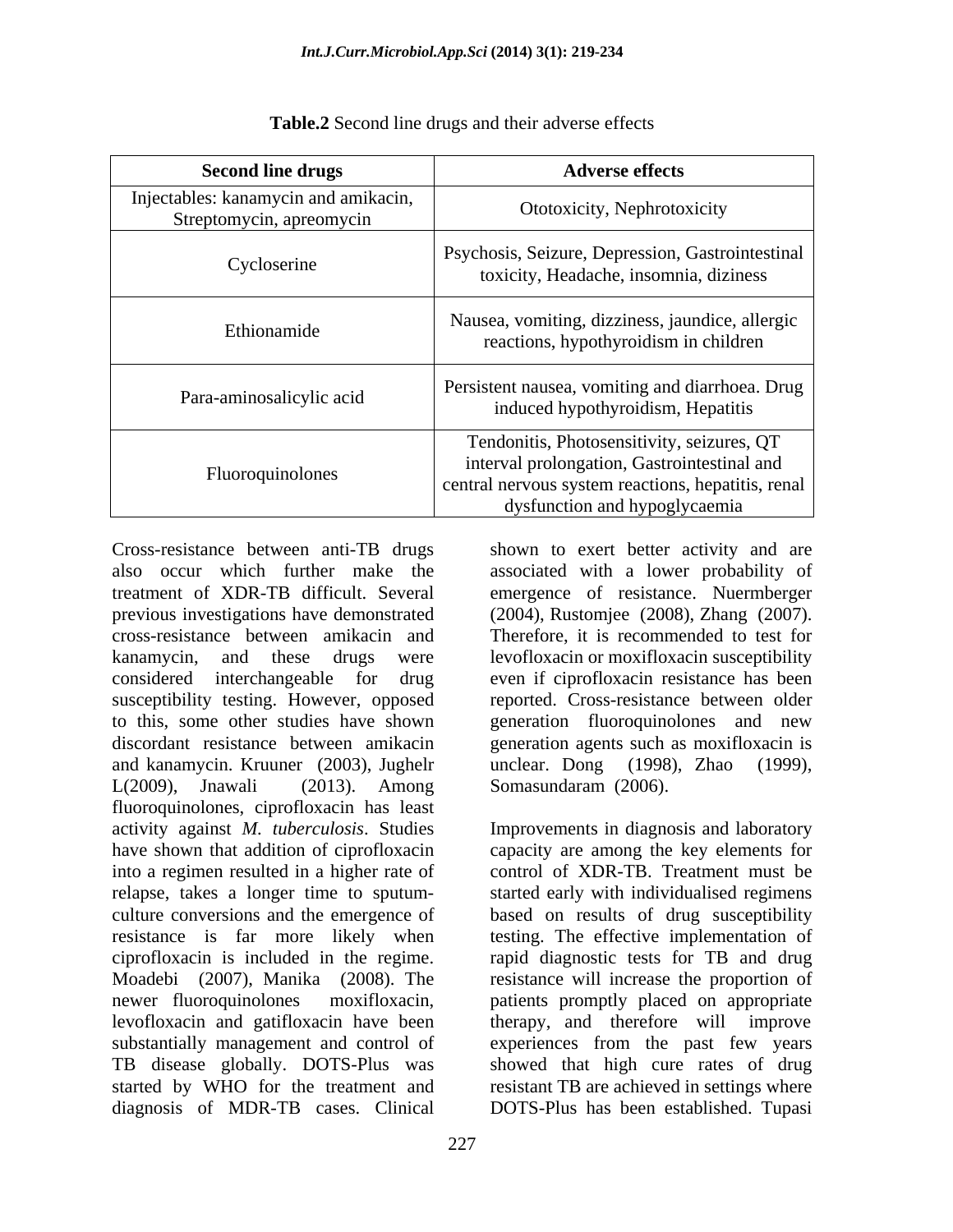(2006), Tupasi (2003), Riekstina (2007). Therefore, effective implementation of DOTS-Plus helps in reducing the tuberculosis in rural South African emergence of XDR-TB cases. district hospitals. Lancet. 370,1500-7.

Hence to conclude, the major challenge now is to develop innovative approaches to expand the detection and treatment of drug resistant cases globally. There is a need to develop tests for rapid detection of drug resistance for second line drugs and need to develop safe and more efficient Resp. Crit. Care. Medicine. second-line drugs and shorter second-line

- tuberculosis: The National Institute of agenda and recommendations for priority research. J. Infect. Dis.  $197,1493-8.$  6/36 (11) 60438-8.
- Aubry, A., Veziris, N., Cambau, E., Truffot-Pernot, C., Jarlier, V., et al., 2006. Novel gyrase mutations in hypersusceptible clinical isolates of functional analysis of mutant enzymes.
- Banerjee, R., Schecter, GF., Flood, J., Ther. 6(5),713-24.
- Barry, PM., Gardner, TJ., Funk, E., Oren,  $55(5)$ ,  $2032-2041$ .<br>E Field K, Shaw T, et al. 2012 Centers for Disease Control and E., Field, K., Shaw, T., et al., 2012.  $18(1), 113-6.$   $2006; 55: 11/6.$
- 2007. The epidemic level impact of

preventing nosocomial transmission of extensively drug resistant (XDR)

- Barnard, M., Warren, R., Pittius, NGV., Helden, PV., Bosman, M., Streicher, E., et al., 2012. GenoType MTBDR*sl* line probe assay shortens time to diagnosis of extensively drug-resistant tuberculosis in a high-throughput diagnostic laboratory. American. J. Resp. Crit. Care. Medicine. 186(12),1298-1305.
- treatment regimens. Boehme, CC., Nicol, MP., Nabeta, P., **References** et al., 2011. Feasibility, diagnostic Anthony, SF., 2008. Multidrug resistant decentralised use of the Xpert and extensively drug resistant MIB/RIF test for diagnosis of allergy and infectious disease research<br>agenda and recommendations for www.thelancet.com Published online Michael, JS., Gotuzzo, E., Tahirli, R., accuracy, and effectiveness of decentralised use of the MTB/RIF test for diagnosis of tuberculosis and multidrug resistance: a multicentre implementation study. [www.thelancet.com](http://www.thelancet.com) Published online April 19, 2011 DOI:10.1016/S0140- 6736 (11) 60438-8.
	- quinolone-resistant and tuberculosis and ritampin resistance. Boehme, CC., Nabeta, P., Hillemann, D., Nicol, MP., Shenai, S., Krapp, F., et al*.,*2010. Rapid molecular detection of tuberculosis and rifampin resistance. N. Engl. J. Med. 363(11), 1005–1015.
	- *Mycobacterium tuberculosis*: Antimicrob. Agents. Chemother. AM., et al., 2011. Molecular Detection 50,104–112. **Solutions** of Mutations Associated with First-Porco, TC., 2008. Extensively drug Compared with Conventional Drug<br>resistant tuberculosis: new strains new Susceptibility Testing of resistant tuberculosis: new strains, new Susceptibility I esting of challenges. Expert. Rev. Anti. Infect. Mycobacterium tuberculosis.<br>Ther 6(5) 713.24 *Antimicrob. Agents. Chemother.* Campbell, PJ., Morlock, GP., Sikes, RD., Dalton, TL., Metchock, B., Starks, of Mutations Associated with First and Second-Line Drug Resistance Compared with Conventional Drug Susceptibility Testing of Mycobacterium tuberculosis. *Antimicrob. Agents. Chemother.* 55(5),2032-2041.
	- Multistate outbreak of MDR TB identified by genotype cluster extensively drug resistant tuberculosis. investigation. Emerging. Infect. Dis. Morb Mortal Weekly Rep<br>18(1) 113.6 2006;55:1176. Centers for Disease Control and Prevention. Revised definition of extensively drug resistant tuberculosis. Morb Mortal Weekly Rep 2006;*55*:1176.
- Basu, S., Andrews, J., Friedland, GH., Centers for Disease Control and Centers for Disease Control and Prevention (CDC). Emergence of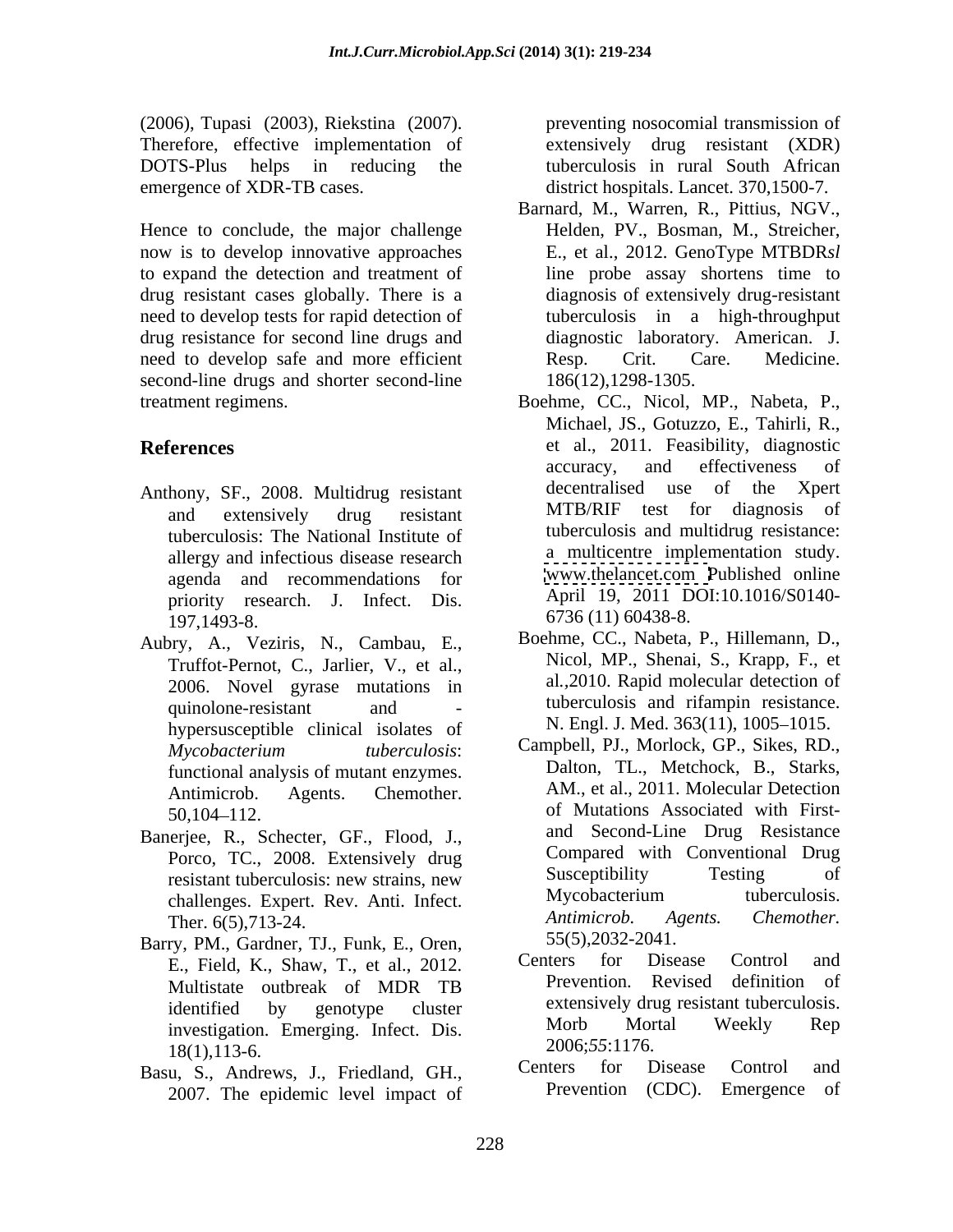*Mycobacterium tuberculosis* with extensive resistance to second-line

- Cooksey, RC., Morlock, GP., McQueen,
- Cooksey, RC., Morlock, GP., Glickman, characterization of rpoB mutations in 3.
- Daniel, O., Osman, E., Oladimeji, O., Resistant Tuberculosis (Pre-XDR-TB)
- Datta, BS., Hassan, G., Kadri, SM., Quereshi, W., Kamili, MA., Singh, H.,
- Devasia, R., Blackman, A., Eden, S., Li,
- Duong, DA., Nguyen, TH., Nguyen, TN.,

resistance in Vietnam. Antimicrob. Agents. Chemother. 53,4835–4839.

- drugs-worldwide, 2000-2004. *MMWR*  Dong, Y., Xu, C., Zhao, X., et al., 1998. *Morb Mortal Wkly Rep* 2006; 24: 55: 301-5. The mucobacteria: effects of C 8 A., Glickman, SE., Crawford, JT., resistance. Antimicrob. Agents.<br>1996. Characterization of streptomycin Chemother. 42,2978–84. Fluoroquinolone action against mycobacteria: effects of C 8 substituents on growth, survival, and resistance. Antimicrob. Agents. Chemother. 42,2978–84.
- resistance mechanisms among Emergence of *Mycobacterium tuberculosis Mycobacterium tuberculosis* isolates with Extensive Resistance to Second from patients in New York City. Line Drugs --- Worldwide, 2000 Antimicrob. Agents. Chemother. 2004. MMWR weekly March 24, 40(5),1186-8. 2006/55(11);301-305.
- S., Crawford, JT., 1997. Evaluation of United States, 1993-2006. Morb a line probe assay kit for Mortal Weekly Rep 2007;56(11):250- Extensively Drug-Resistant Tuberculosis - 3.
- rifampin resistant *Mycobacterium*  Edlin, BR., Tokars, JI., Grieco, MH., et *tuberculosis* isolates from New York city. J. Clin. Microbiol. 35,1281-3. Dairo, OG., 2013. Pre-Extensive Drug immunodeficiency syndrome. N Engl. al., 1992. An outbreak of multidrug resistant tuberculosis among hospitalized patients with the acquired immunodeficiency syndrome. N Engl. J. Med. 326(23),1514-21.
- among MDR-TB Patents in Nigeria. Espinal, MA., Laserson, K., Camacho, M., Global. Advanced. Research. Journal. et al., 2001. Determinants of drugof Microbiology. 2(2),22-25. resistant tuberculosis: analysis of 11 countries. Int. J. Tuberc. Lung. Dis. 5,887-93.
- et al., 2010. Multidrug-Resistant and Elliott, AM., Berning, SE., Iseman, MD., extensively drug resistant tuberculosis Peloquin, CA., 1995. Failure of drug in Kashmir, India. J. Infect. Dev. penetration and acquisition of drug Ctries*.* 4(1),019-023. resistance in chronic tuberculous empyema. Lung. Dis. 76,463-7.
- H., Maruri, F., Shintani, A., et al., Finken, M., Kirschner, P., Meier, A., Wrede, A., Böttger, EC., 1993. 2012. High proportion of Wrede, A., Böttger, EC., 1993. fluoroquinolone-resistant Molecular basis of streptomycin *Mycobacterium tuberculosis* isolates with novel gyrase polymorphisms and tuberculosis: alterations of the a gyrA region associated with ribosomal protein S12 gene and point fluoroquinolone susceptibility. J. Clin. mutations within a functional 16S Microbiol. 50(4),1390-6. ribosomal RNA pseudoknot. Mol. Molecular basis of streptomycin resistance in Mycobacterium tuberculosis: alterations of the Microbiol. 9(6),1239-46.
- Dai, VH., Dang, TM., et al., 2009. Fujita, J., Sunada, K., Hayashi, H., Beijing genotype of *Mycobacterium tuberculosis* is significantly associated case of multi-drug resistant with high-level fluoroquinolone Fujita, J., Sunada, K., Hayashi, H., Hayashihara, K., Saito, T., 2008. <sup>A</sup> case of multi-drug resistant tuberculosis showing psychiatric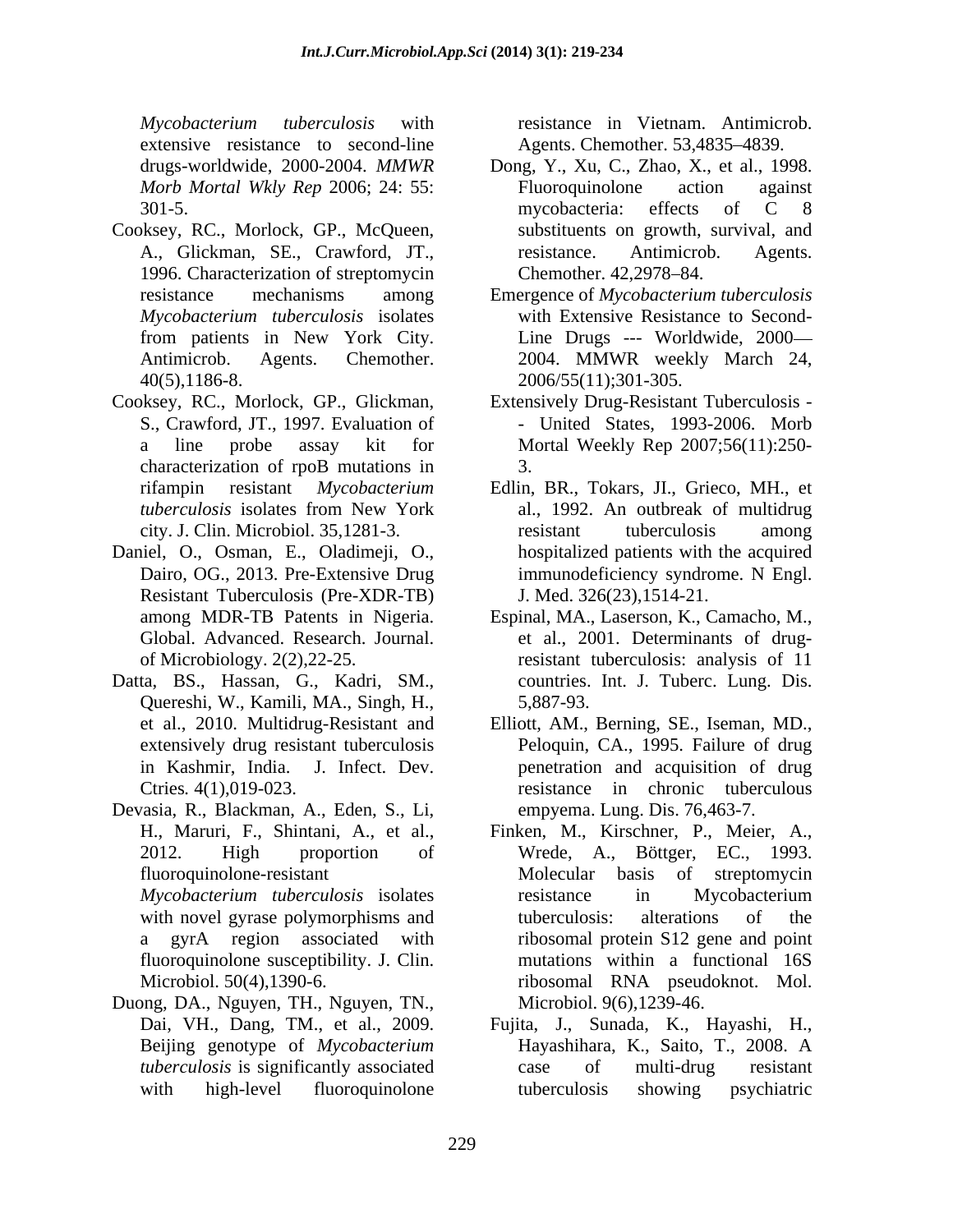- Fattorini, L., Iona, E., Cirillo, D., 2008. susceptibility testing: results of two
- Gandhi, NR., Shah, NS., Andrews, JR., et multidrug- and extensively drugearly mortality. Am. J. Respir. Crit.
- Gandhi, NR., Andrews, JR., Shah, NS., MDR and XDR-TB patients in a high HIV prevalence setting. Int. J. Tuberc.
- Gillespie SH., 2002. Evolution of drug Ethionamide induced hypothyroidism tuberculosis: clinical and molecular Chemother. 46(2),267-74.
- Rodwell, TC., 2012. Evaluation of *Mycobacterium tuberculosis* resistance
- Ginsburg, AS., Hooper, N., Benjamin, WH., Bishai, WR., 2003. The rapid resistance in M. tuberculosis. N. Engl.
- Gerdes, SR., Pfyfffer, GE., Casal, M., the BACTEC MGIT 960 technique for
- adverse effect by cycloserine. Gryadunov, D., Dementieva, E., Kekkaku. 83(1),21-5. Mikhailovich, V., Nasedkina, T., External quality control of 2011. Gel-based microarrays in *Mycobacterium tuberculosis* drug clinical diagnostics in Russia. *Expert.* Gryadunov, D., Dementieva, E.,<br>Mikhailovich, V., Nasedkina, T., Rubina, A., Savvateeva, E., et al., 2011. Gel-based microarrays in *Rev. Mol. Diagn.* 11(8),839-853.
- rounds in endemic countries. Int. J. Gilpin, C., 2012. Introduction and status of Tuberc. Lung. Dis. 12,214-7. the global roll-out of Xpert MTB/RIF al., 2010. HIV coinfection in Union World Conference on Lung for the diagnosis of tuberculosis.43rd Health, Kuala Lumpur.
- resistant tuberculosis results in high Hall, L., Jude, KP., Clark, SL., Care. Med. 181,80–6. Susceptibility Testing of 2012. Risk factors for mortality among for First and Second Line Drugs by Hall, L., Jude, KP., Clark, SL., Wengenack, NL., 2011. Antimicrobial Susceptibility Testing of Mycobacterium Tuberculosis Complex Broth Dilution in a Microtiter Plate Format. JoVE. 52,1-4.
- Lung. Dis. 16(1),90-7. Hallbauer, UM., Schaaf, HS., 2011. resistance in Mycobacterium in children. South. Afr. J. Epidemiol. Ethionamide induced hypothyroidism in children. South. Afr. J. Epidemiol. Infect. 26(3),161-3.
- perspective. Antimicrob. Agents. <http://www.who.int/tb/laboratory/mtbrifrol> lout/en/.
- Georghiou, SB., Magana, M., Garfein, Iseman, MD., Madsen, LA., 1991. Chronic RS., Catanzaro, DG., Catanzaro, A., tuberculous empyema with genetic mutations associated with treatment failure and progressive drug tuberculous empyema with bronchopleural fistula resulting in resistance. Chest. 100,124-7.
	- to amikacin, kanamycin and Jeon, CY., Hwang, SH., Min, JH., Prevots, capreomycin: a systematic review. R., Goldfeder, LC., Lee, H., et al., Plos. One. 7(3), 1-12. 2008. Extensively drug resistant development of fluoroquinolone patients at a tertiary referral hospital. 2008. Extensively drug resistant tuberculosis in South Korea: risk factors and treatment outcomes among Clin. Infect. Dis. 46,42-9.
	- J. Med. 349,1977-8. Jager, DP., Altena, VR., 2002. Hearing Chadwick, M., Siddiqi, S., 2006. aminoglycoside treatment in patients Multicenter laboratory validation of with tuberculosis. Int. J. Tuberc. Lung. loss and nephrotoxicity in long-term Dis.  $6(7)$ , 622-7.
	- testing susceptibilities of Jughelr, L., Bzekalava, N., Rigouts, L., *Mycobacterium tuberculosis* to 2009. High Level of Cross-Resistance classical second-line drugs and newer between Kanamycin, Amikacin, and antimicr*obials. J. Clin. Microbiol.* Capreomycin among *Mycobacterium*  44(3),688-692. The example is the example of the three three terms of the example of the terms of the terms of the terms of the terms of the terms of the terms of the terms of the terms of the terms of the terms of the ter *tuberculosis* Isolates from Georgia and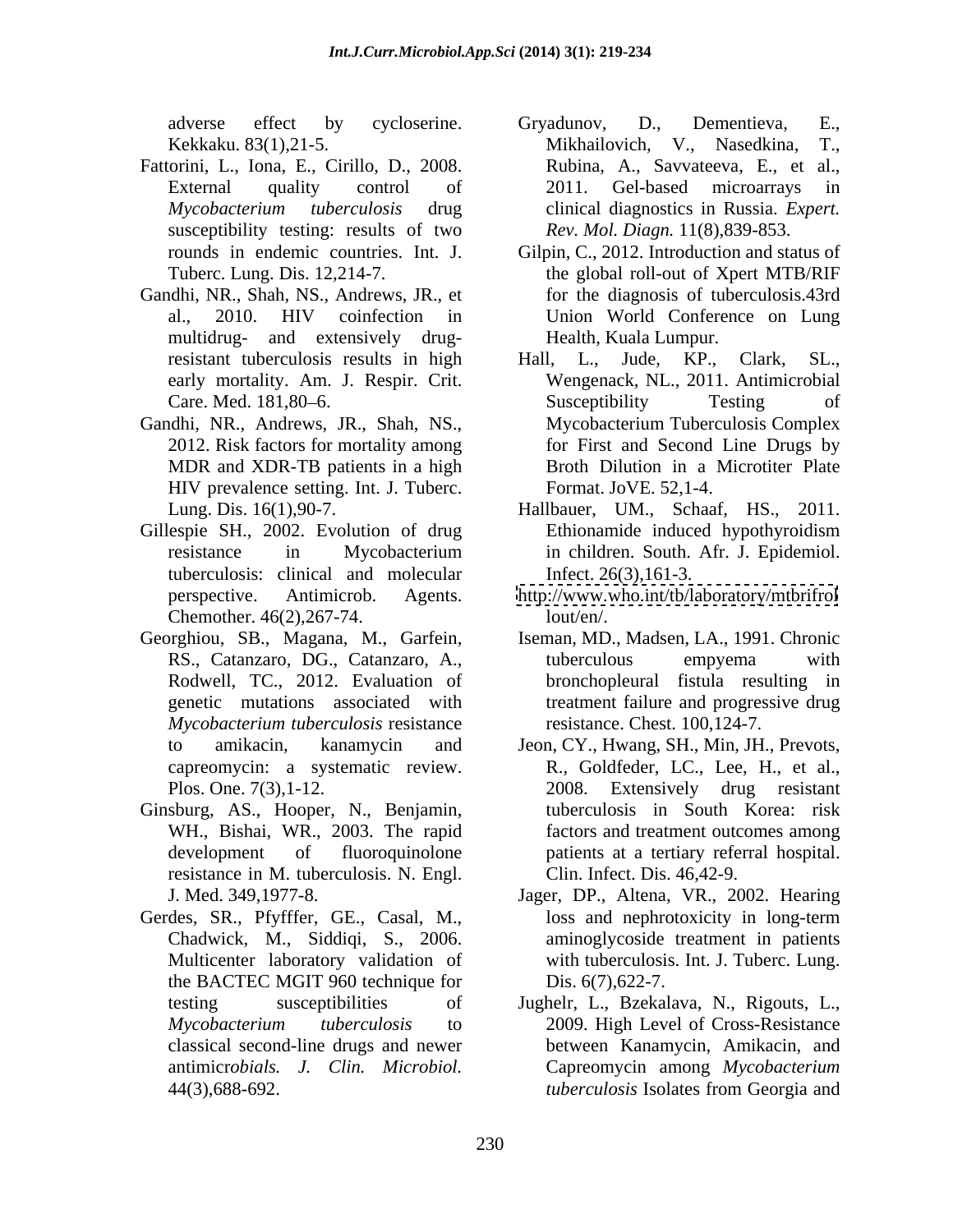a Close Relation with Mutations in the 1998. Int. J. Tuberc. Lung. Dis. 6,748 *rrs* Gene. Antimicrob. Agents.

- Jnawali, HN., Yoo, H., Ryoo, S., Lee, KJ., E., 2004. Rapid detection of isoniazid<br>Kim, BJ., Koh, WJ., et al., 2013. and rifampin resistance mutations in Molecular genetics of *Mycobacterium*  capreomycin antibiotics in Korea.
- Kim, H., Seo, M., Park, YK., Yoo, JI., review. Indian. J. Med. Res. Lee, YS., Chung, GT., et al., 2013. Evaluation of MGIT 960 System for
- Kiet, VS., Lan, NTN., An, DD., Dung, elongation system, FAS-II. NH., Hoa, DV., Chau, NV., et al.,
- Kruuner, A., Jureen, P., Levina, K.,
- Lomtadze, N., Aspindzelashvili, R., PLoS. One. 7(6),e39754. and risk factors for multidrug-resistant
- Laszlo, A., Rahman, M., Espinal, M., susceptibility testing of  $76(10), 667-72$ . reference laboratory network: five

56.

- Chemother. 53(12),5064-8. Lin, SYG., Probert, W., Lo, M., Desmond, *tuberculosis* resistant to form cultures or smear positive sputa aminoglycosides and cyclic peptide by use of molecular beacons. J. Clin. E., 2004. Rapid detection of isoniazid *Mycobacterium tuberculosis* complex form cultures or smear positive sputa Microbiol. 42,4204-8.
- World. J. Microbiol. Biotechnol. Michael, JS., John, TJ., 2012. Extensively 29(6),975-82. drug resistant tuberculosis in India: A drug resistant tuberculosis in India: A review. Indian. J. Med. Res. 136(4),599-604.
- the Second-Line Drugs Susceptibility Marrakchi, H., Laneelle, G., Quemard, A., Testing of *Mycobacterium tuberculosis*. Tuberculosis. Research. antituberculous drug isoniazid, is and Treatment. 2013,1-6. involved in a mycobacterial fatty acid 2000. InhA, a target of the elongation system, FAS-II. Microbiology. 146,289-96.
- 2010. Evaluation of the MTBDRsl test Maus, CE., Plikaytis, BB., Shinnick, TM., for detection of second-line-drug 2005. Mutation of tlyA confers resistance in *Mycobacterium tuberculosis.* J. Clin. Microbiol. 48(8), 2934–2939. **Antimicrob.** Agents. Chemother. Maus, CE., Plikaytis, BB., Shinnick, TM., 2005. Mutation of tlyA confers capreomycin resistance in *Mycobacterium tuberculosis*. Antimicrob. Agents. Chemother.<br>49(2),571-7.
- Ghebremichael, S., Hoffner, S., 2003. Malik, S., Willby, M., Sikes, D., Discordant resistance to kanamycin Tsodikov, OV., Posey, JE., 2012. New and amikacin in drug-resistant *Mycobacterium tuberculosis*. Antimicrob. Agents. Chemother. 47**,**2971-3. Analysis of *gyrA* and *gyrB* Mutations. Insights into Fluoroquinolone Resistance in *Mycobacterium tuberculosis*: Functional Genetic
- Janjgava, M., et al., 2009. Prevalence MDR-TB/ XDR-TB. 2013 global alliance for TB drug development.
- tuberculosis in the Republic of Georgia: a population-based study. Int. Kimura, T., Son, M., Wakahara, K., J. Tuberc. Lung. Dis. 13,68-73. Raviglione, M., 2002. Quality assurance programme for drug Mizutani, H., Horiba, M., Shindoh, J., Kimura, T., Son, M., Wakahara, K., 2001. Two cases of multi-drugresistant pulmonary tuberculosis with para-aminosalicylic acid (PAS) induced hypothyroidism. Kekkaku. 76(10),667-72.
- *Mycobacterium tuberculosis* in the Manika, K., Kioumis, L., 2008. The role WHO/IUATLD supranational of fluoroquinolones in the treatment of of fluoroquinolones in the treatment of tuberculosis. Pneumon. 21(4),396-401.
- rounds of proficiency testing, 1994- Moadebi, S., Harder, CK., Fitzgerald, MJ.,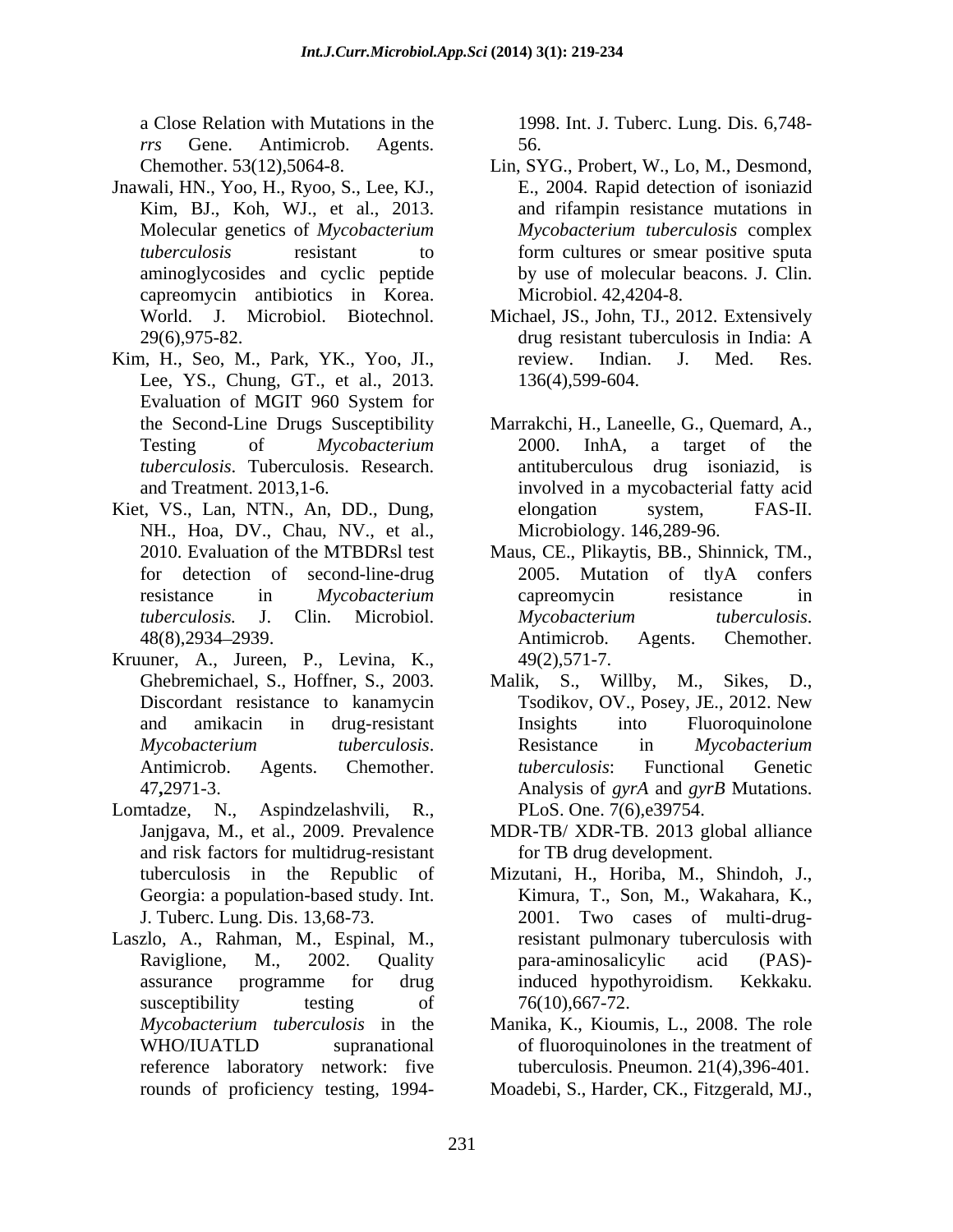Elwood, KR., Marra, F., 2007. Prospects. Expert. Rev. Resp. Med. Fluoroquinolones for the treatment of  $3(5)$ , 497-510.

- Nuermberger, EL., Yoshimatsu, T., Tyagi,
- Narvskaya, O., Otten, T., Limeschenko, E., et al., 2002. Nosocomial outbreak
- Pang, Y., Lu, J., Wang, Y., Song, Y., Wang, S., Zhao, Y., 2013. Study of the
- Pitaksajjakul, P., Wongwit, W., Punprasit, Southeast. Asian. J. Trop. Med. Public.
- Pholwat, S., Heysell, S., Stroup, S., 2011.
- Piatek, AS., Tyagi, S., Pol, AC., 1998.
- Richter, E., Gerdes, SR., Hillemann, D., 2009. Drug-susceptibility Testing in

3(5),497-510.

- pulmonary tuberculosis. Drugs. Rastogi, N., David, HL., 1993. Mode of  $67(14)$ ,2077-99. S., Williams, K., Rosenthal, I., Mycobacterium tuberculosis. Res. O'Brien, RJ., et al., 2004. Microbial. 144,133-43. Rastogi, N., David, HL., 1993. Mode of action of anti-tuberculous drugs and mechanisms of resistance in *Mycobacterium tuberculosis*. Res.
- Moxifloxacin-containing regimens of Riekstina, V., Leimane, V., Holtz, TH., reduced duration produce a stable cure Leimans, J., Wells, CD., 2007. in murine tuberculosis. Am. J. Respir. Treatment outcome cohort analysis in Crit. Care. Med. 170,1131-4. an integrated DOTS and DOTS-Plus TB program in Latvia. Int. J. Tuberc. Lung. Dis. 11(5),585-587.
- of multidrug resistant tuberculosis Rustomjee, R., Lienhardt, C., Kanyok, T., caused by a strain of Mycobacterium Davies, GR., Levin, J., Mthiyane, T., tuberculosis W-Beijing family in St. et al., 2008. *A phase II study of the* Petersburg, Russia. Eur. J. Clin. *sterilizing activities of ofloxacin,* Microbiol. Infect. Dis. 21(8),596-602. *gatifloxacin and moxifloxacin in pulmonary tuberculosis.* Int. J. Tuberc. Lung. Dis. 12,128*-138.*
- rifampin monoresistance mechanism in Salim, S., Karim, A. High mortality in a *Mycobacterium tuberculosis*. South African XDR-TB outbreak.<br>Antimicrob. Agents. Chemother. AIDS Clinical Care. South African XDR-TB outbreak. AIDS Clinical Care.
- 57(2),893-900. Shah, NS., Wright, A., Drobniewski, F., et W., Eampokalap, B., Peacock, S., et tuberculosis ("XDR-TB"): global al., 2005. Mutations in the *gyrA* and survey of supranational reference gyrB genes of fluoroquinolone-<br>laboratories for *Mycobacterium* resistant *Mycobacterium tuberculosis tuberculosis* with resistance to secondfrom TB patients in Thailand. al., 2005. Extreme drug resistance in tuberculosis ("XDR-TB"): global laboratories for *Mycobacterium*  line drugs. Int. J. Tuberc. Lung. Dis. 9(Suppl 1),S77.
- Health. 36,228–237. Shean, KP., Willcox, PA., Siwendu, SN., Rapid first and second line drug S., et al., 2008. Treatment outcome and susceptibility assay for *Mycobacterium tuberculosis* isolates by use of quantitative PCR. *J. Clin. Microbiol.* Coast/Winelands, South Africa, 1992 49,169-75. 2002. Int. J. Tuberc. Lung. Dis. Laserson, KF., Gross, L., Kammerer, follow-up of multidrug-resistant tuberculosis patients, West 12,1182–9.
- Molecular beacon sequence analysis Shean, K., Streicher, E., Pieterson, E., for detecting drug resistance in Symons, G., Smit, RVZ., Theron, G., *Mycobacterium tuberculosis.* Nat. et al., 2013. Drug associated adverse Biotechnol. 16,359-63. events and their relationship with TB: Current Status and Future tuberculosis in South Africa. Plos.outcomes in patients receiving treatment for extensively drug resistant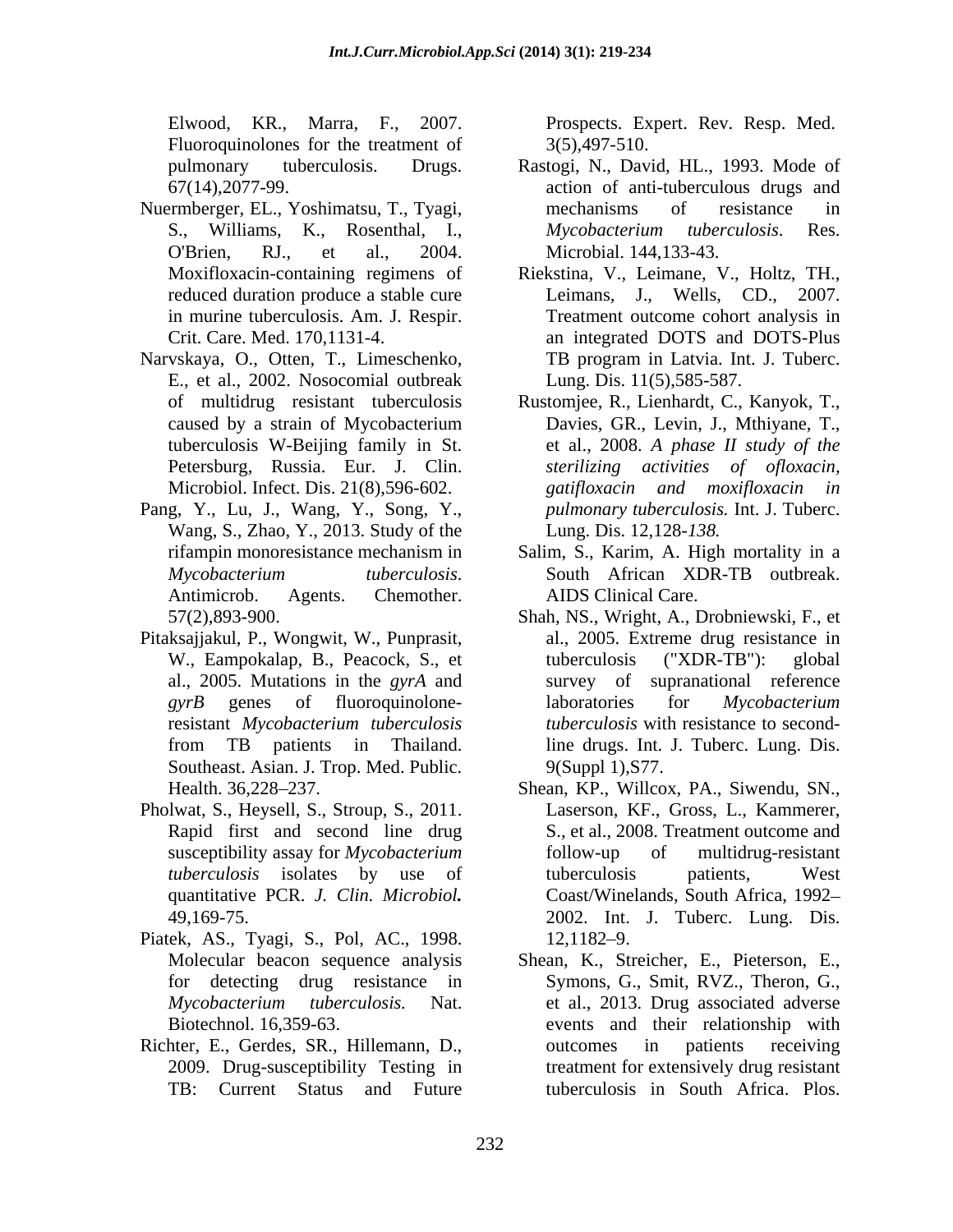- Shah, NS., Wright, A., Bai, GH., Barrera, L., Boulahbal, F., Casabona, NM., et
- Shah, NS., Richardson, J., Moodley, P., Moodley, S., Babaria, P., et al., 2011. South Africa. Emerg. Infect. Dis.
- Somoskovi, A., Parsons, LM., Salfinger,
- Somasundaram, S., Paramasivan, NC., moxifloxacin by different methods.
- Tupasi, TE., Gupta, R., Quelapio, MI., NV., et al., 2006. Feasibility and cost resistant tuberculosis: a cohort study in
- Tupasi, TE., Quelapio, MI., Orillaza, RB., MR., et al., 2003. DOTS-Plus for Philippines: global assistance urgently July 2009.
- Udwadia, ZF., Amala, RA., Ajbani, KK.,
- Udwadia, ZF., Pinto, LM., Uplekar, MW., 2010. Tuberculosis control by private
- Vareldzis, BP., Grosset, J., de Kantor, I.,

One. 8(5),e63057. tuberculosis: laboratory issues. World Health Organization recommendations. Tubercle. Lung. Dis. 75,1-7.

- al., 2007. Worldwide emergence of Vilcheze, C., Morbidoni, HR., William, extensively drug resistant tuberculosis. <br>R., 2000. Inactivation of the inhA Emerging. Infect. Dis. 13(3),380-7. encoded fatty acid synthase II (FASII) Increasing drug resistance in products and cell lysis of extensively drug-resistant tuberculosis, *Mycobacterium* smegmatis. J. R., 2000. Inactivation of the inhA enoyl-acyl carrier protein reductase induces accumulation of the FASI end products and cell lysis of *Mycobacterium smegmatis*. J. Bacteriol. 182(14),4059-67.
- 17,510 3. Weyer, K., Mirzayev, F., Migliori, G., et M., 2001. The molecular basis of diagnosis: evidence, policy-making resistance to isoniazid, rifampin and and global implementation of Xpert(R) pyrazinamide in *Mycobacterium*  MTB/RIF. *Eur. Respir. J*. published *tuberculosis*. Respir. Res. 2,164–168. **In a set of the contract of the contract of the contract of the contract of the contract of the contract of the contract of the contract of the contract of the contract of the contr** al., 2012. Rapid molecular TB online Nov 22.DOI:10.1183/09031936.00157212.
- 2006. Susceptibility of Mycobacterium World Health Organization. XDR TB tuberculosis strains to gatifloxacin and extensively drug-resistant TB, Chemotherapy. 52,190–5. WHO Global Task Force on XDR TB, Orillaza, RB., Mira, NR., Mangubat, [www.who.int/tb/xdr/xdr\\_nov06\\_en.pdf](http://www.who.int/tb/xdr/xdr_nov06_en.pdf) extensively drug-resistant TB, November 2006: outcomes of the October 9–10. Available at: http:// . Accessed 28 March 2008.
- effectiveness of treating multidrug-<br>World Health Organization. Antithe Philippines. PLoS. Med. 3(9),e352. Alcantara, C., Mira, NR., Abeleda, multidrug-resistant tuberculosis in the [08/drs\\_report4\\_26feb08.pdf](08/drs_report4_26feb08.pdf) Accessed World Health Organization. Antituberculosis drug resistance in the world. Report no. 4. WHO/HTM/TB/2008.394. Switzerland: WHO, 2008. <http://www.who.int/tb/publications/20> July 2009.
- needed. Tuberculosis (Edinb). 83(1- 3),52-58. tuberculosis report 2012. Geneva, World Health Organization. Global Switzerland (2012).
- Rodrigues, C., 2012. Totally Drug-<br>World Health Organization. Global Resistant Tuberculosis in India. *Clin.*  consultation of the WHO-GLI TB *Infect. Dis.* 54(4),579-581. Supranational Reference Laboratory World Health Organization. Global Network. Meeting Report. Geneva, Switzerland: WHO, 2010.
- practitioners in Mumbai, India: has anything changed in two decades? PloS. One. 5,e1203. strengthening. Geneva, Switzerland World Health Organization. TB diagnostics and laboratory (2013).
- et al., 1994. Drug resistant World Health Organization (WHO)*.* Rapid